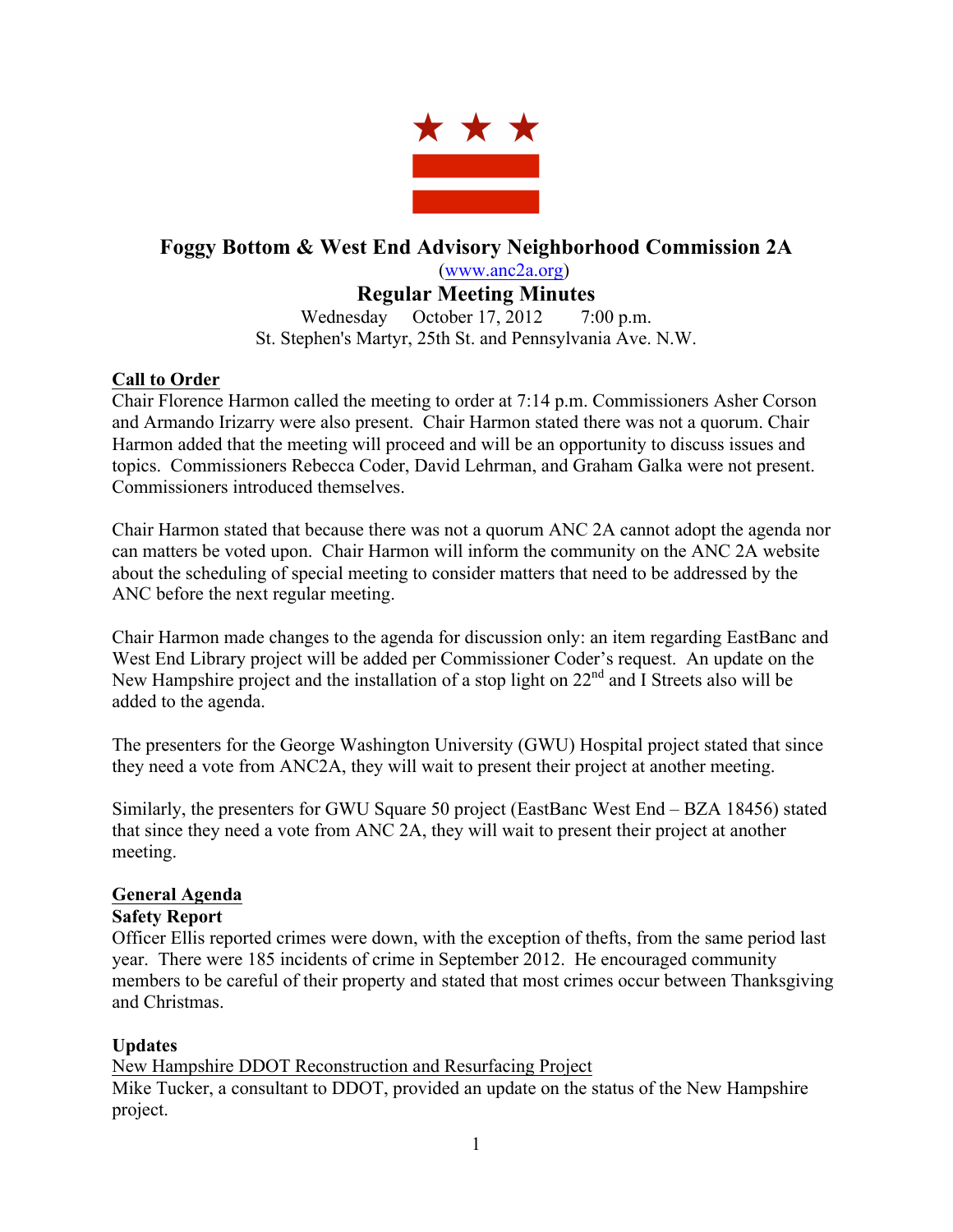The west side of New Hampshire Avenue from H Street to I Street has been completed. This upcoming week, the east side of New Hampshire (northbound up to Dupont Circle) is being worked on, which includes curb work and driveways. National Park Service (NPS) owns the land of the middle median strip on New Hampshire Avenue. The DDOT website, www.newhampshireavestreetscape.com, will provide two-week updates. The field office is located at 1712 L Street, NW.

Community member Barbara Kahlow requested that DDOT provide an explanation for their decision to maintain brick sidewalks in the project. Sherri Kimbel, of Council Member Jack Evans' office, advised that Terry Bellamy, Director of DDOT, stated DDOT must maintain brick sidewalks on New Hampshire Avenue and make New Hampshire Avenue a two-way avenue at Washington Circle because these are requirements of the federally funded contract for this project, which has been signed, was bid upon on that basis, and thus could not be changed.

Community member Steve Timlin provided an update about planting crepe myrtle trees on the 800 block of New Hampshire Avenue. About 15-20 crepe myrtle trees could fit in the median strip between the Watergate and the Saudi Arabia Embassy along New Hampshire Avenue. He was told by NPS staff that they had no objection to crepe myrtle trees and would consider this option if the crepe myrtles were donated to NPS (*i.e.*, paid by DDOT). NPS is not in favor of removing healthy trees. Steve Timlin would approach the Foggy Bottom Trust Fund to fund the purchase of the crepe myrtle trees. Also, Mike Tucker will forward the community's request for crepe myrtle trees to DDOT.

### West End Fire Station Relocation - DMPED

Matt Troy from the Office of Deputy Mayor for Planning and Economic Development (DMPED) provided an update on the relocation of West End Fire Station Engine 1, currently at  $22<sup>nd</sup>$  and M Streets. He presented three options for the new temporary relocation of West End Fire Station that would permit the service area to remain the same.

Three optional locations for the relocation of temporary West End Fire Station are:

1. Francis- Stevens Field (2425 N Street).

This site is partly owned by DC and NPS. Eight street parking spaces will be removed to accommodate the fire truck dimensions.

2. Tennis Courts located on 23rd Street, on the other side of Francis-Stevens Educational Center. No trees will be removed and two tennis courts will remain. The relocated fire station will occupy one tennis court. Sound will need to be mitigated because of adjacent residential buildings. Fire trucks will exit onto  $23<sup>rd</sup>$  Street heading south.

3. Stevens Elementary School Parking Lot (1050 21<sup>st</sup> Street).

The RFEI (requests for expression of interest) for this site has been awarded to Akridge and Argos; Capstone Development, LLC. The timing of the West End Library/EastBanc Development (Square 50), which has been delayed because of litigation, impacts the decision regarding the temporary fire station location on this site. EastBanc requested expedited hearing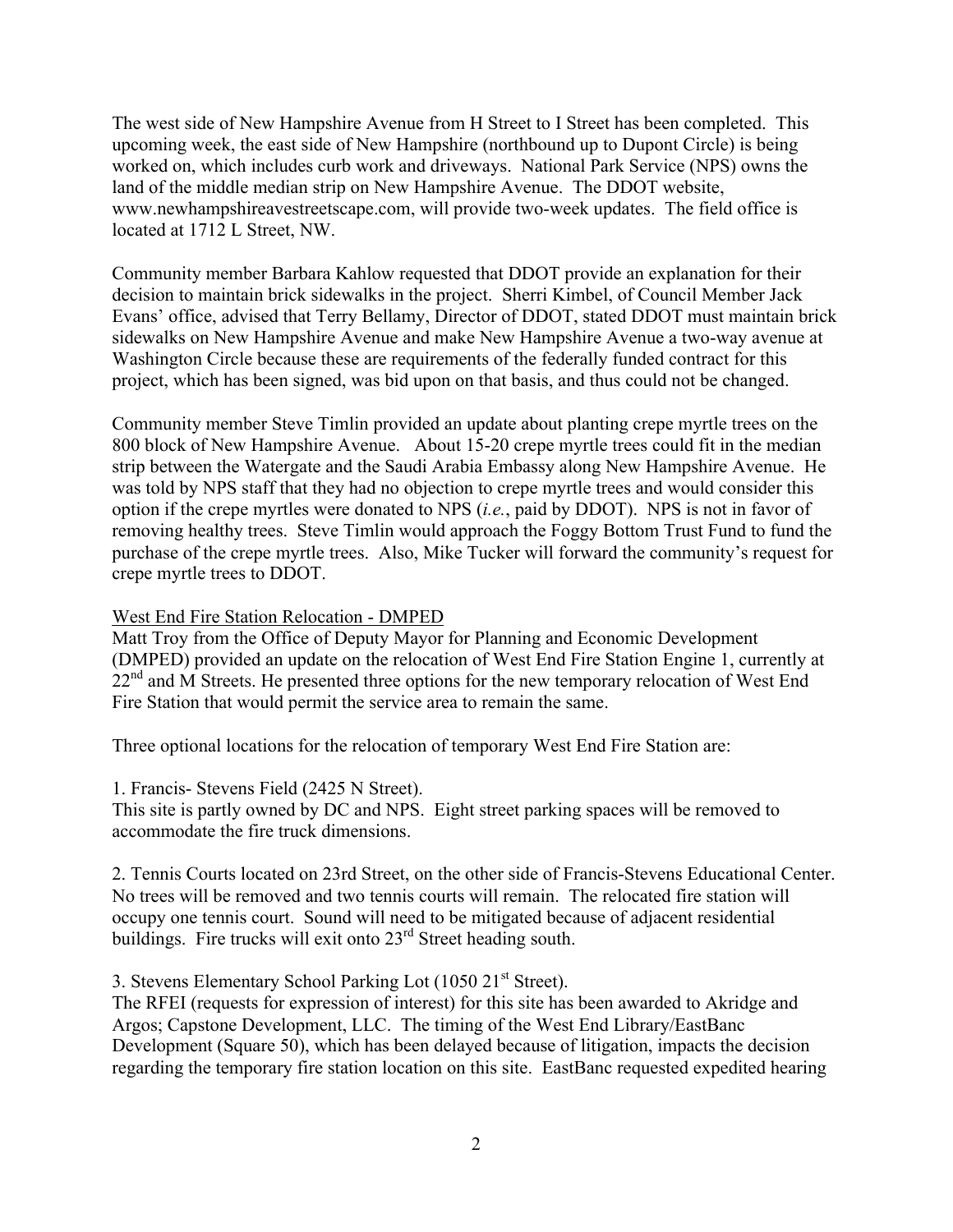in pending litigation with the Library Renaissance Group, which was granted. It is hoped that in February 2013, the case will be presented to a three-judge panel of the appeal courts for decision.

DMPED staff estimated that the Square 50 development, once started, could be completed in 14 months. The criteria for deciding where to relocate temporarily the fire station includes the Fire and EMS Department (FEMS) criteria, community input, and the impact on the Stevens School development.

Pertaining to a possible location of the fire station on Francis Field, Commissioners asked whether  $25<sup>th</sup>$  Street will continue to be two-way and whether a lane will be lost on  $23<sup>rd</sup>$  Street during construction. Community members also noted that Friends of Francis Fields recently received \$300,000 worth of improvements to the Francis Field. Representative from Dupont Circle ANC 2B said the tennis courts are part of their ANC and requested information on the relocation of the fire department to this site.

### **Regulatory Agenda**

#### **ABRA and ABC Board Matters**

Abdotel - Allen Lee Hotel (2224 F Street NW) Retailer's Class "C" Hotel License Application Chair Harmon said this item was discussed at the last ANC 2A meeting but was not voted upon. Jim Nathan of Abdo Development discussed the Allen Lee Hotel project. This hotel is not a designated historic structure, but it is over 100 years old. Abdotel wants to upgrade the Allen Lee Hotel and its onsite ammenities. They are currently in the study stage and do not have plans or drawings. However, they specialize in historic preservation. They plan to apply for a liquor license. The renovation project is planned to last about 14 months. They may plan to reduce the room count in order to provide bathrooms in each room and expand the lobby. Their clientel will be business travelers and tourists, which will be offered substantially lower rates than elsewhere in DC (\$200).

Commissioner Corson asked about plumbing and communal bathrooms and was told the option of having bathrooms for each room is being studied. Commissioners stated they were excited about having a hotel in the neighborhood.

#### Froggy Bottom Pub

Froggy Bottom Pub (currently at 2142 Pennsylvania Avenue) has to relocate because GWU will construct a new building on  $21<sup>st</sup>$  and Pennsylvania Avenue. The Froggy Bottom Pub will relocate to 2021 K Street, NW. It will not provide entertainment but will have outside seating and maintain 130 occupancy.

Chair Harmon wished them best of luck and expreseed the community's widespread support. Commissioner Corson said he was glad they will stay in neighborhood.

### **Matters before the DC Zoning Commission**

Square 75A/2100 West – Modification of First Stage PUD & Second State PUD & Closing of Public Alley - Impact on The President Condominium and Amenity/Public Benefits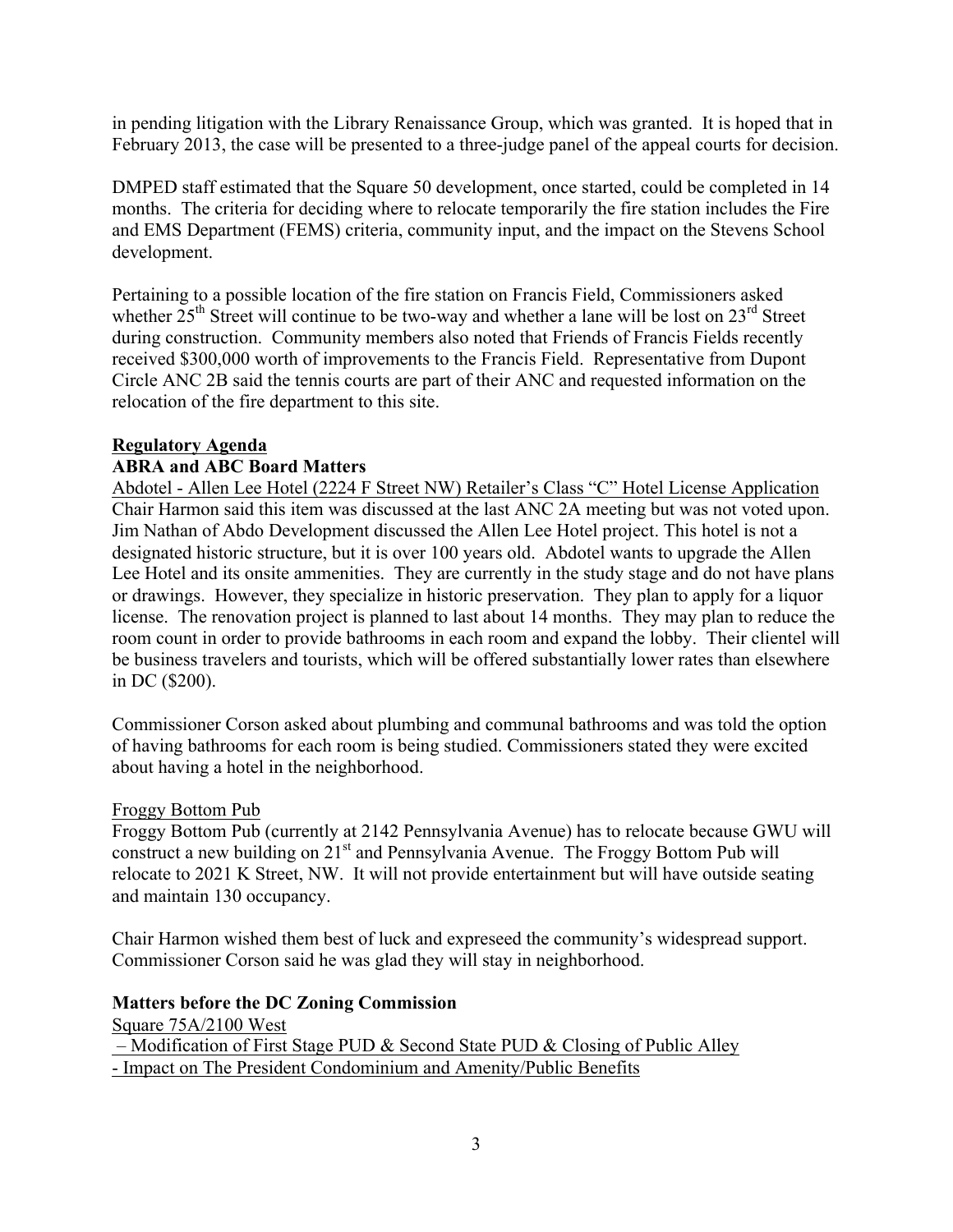GWU staff presented information on the Square 75A project. The first stage PUD was approved for the additional 44,000 square feet in February 2012. The site is zoned C-4. They filed the application for alley closing on July 2012. The Zoning Commission hearing for this matter is scheduled November 15, 2012. They will continue discussions with the President Condominium about the alley location, wall repair, and construction concerns.

GWU will provide affordable rental housing and 6,637 square feet of retail space on Pennsylvania Avenue. They have identified seven units in three rowhouses on the south side of F Street as affordable housing.

Square 75A is being redeveloped for commercial/investment purposes to provide non-enrollment revenue. The design plans for the following:

- 250,000 square foot building,
- 130 feet tall with 11 floors above grade
- 179 parking spaces located on three below grade floors of which 35 are reserved for valet parking and 138 are new parking spaces.
- LEED Gold standard.
- 6500 square feet of retail on the ground floor with a two-story lobby.
- Office space on second floor and above.
- Exterior of building to have a glass façade with glass fins perpendicular to the façade.

GWU has requested that the alley be moved from its current location away from the President Condominium, on the other side of the adjacent townhouses, to a location adjacent to the President Condominium. The new location of the alley will be right next to the Condominiums, separated by a 2-3' buffer of green space, plantings, and a chain linked fence. The new alley is wider and larger than the original alley. Loading trucks, vehicles and pedestrians will have access to the alley. The townhouses adjacent to the President Condominium will be torned down, and the space will be combined with the current Rice Hall building to create a new proposed Square 75B with a lot area of 17,933 square feet.

Chair Harmon stated GWU has offered retail space and afforadable housing as their amenities for this development. However, ANC2A takes a different position regarding the amenities. She wants the best amenities for the community and wants to minimize its impact on the Condominium.

Marty Sullivan, counsel for the President Condominium, summarized the concerns of his clients: the impact of the additional 44,000 square feet are almost entirely borne by the residents of the President Condominium, especially the significant increase in traffic on I Street and in the alley because the alley is proposed to be moved next to the Condominium building. The alley will be accessed by 180 cars and loading trucks each day.

Residents from President Condominium stated their concerns. One resident, whose unit will be directly next to the new location of the alley, expressed fears that his tenants will move out because of too much noise, traffic and unhealthy air.

Commissioner Corson stated the President Condominium will bear the brunt of this development. He requested that ANC 2A protest this matter until GWU commits to community